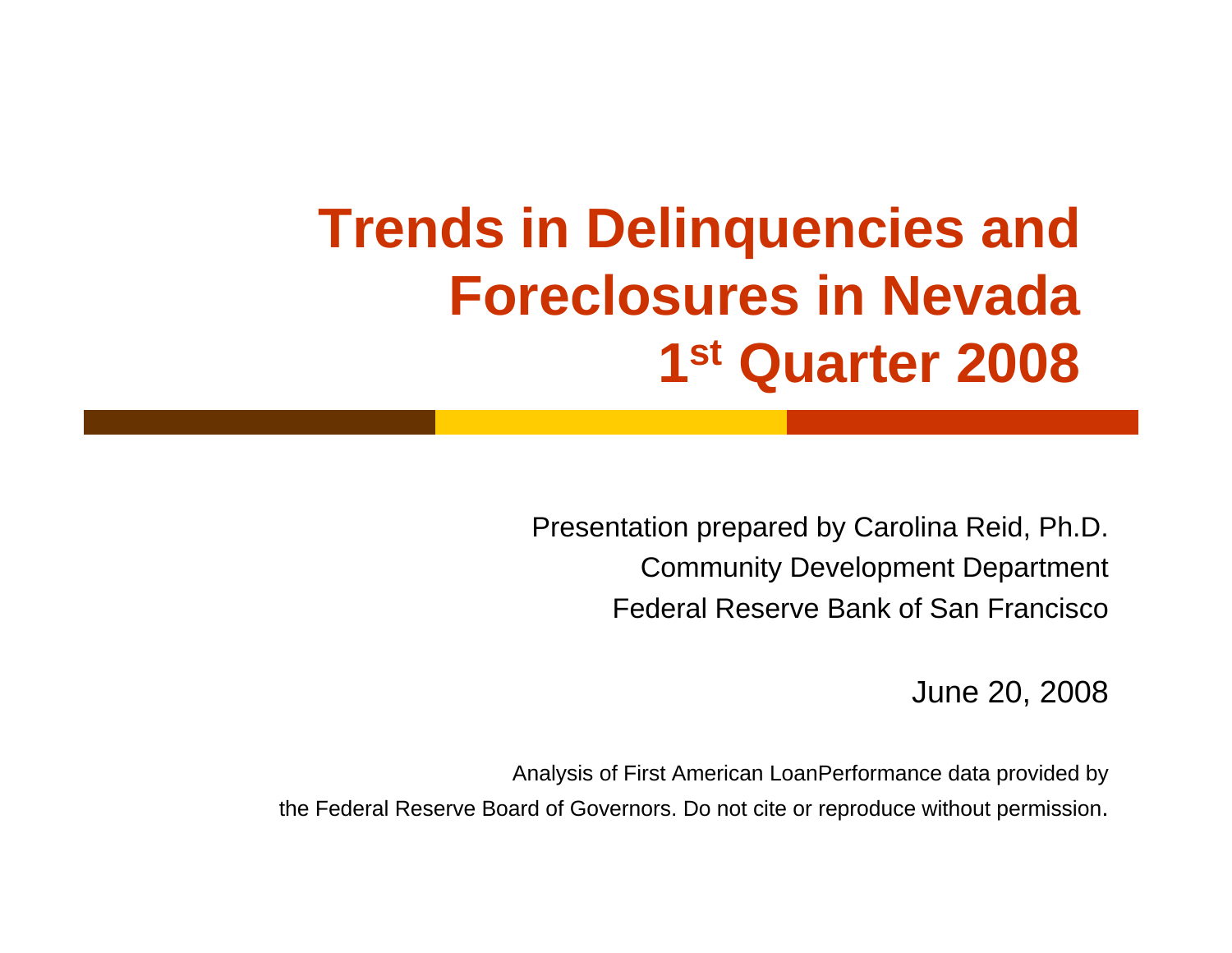# Nevada continued to see an increase in foreclosure starts in 1st Qtr 2008



Source: Mortgage Bankers Association, National Delinquency Survey.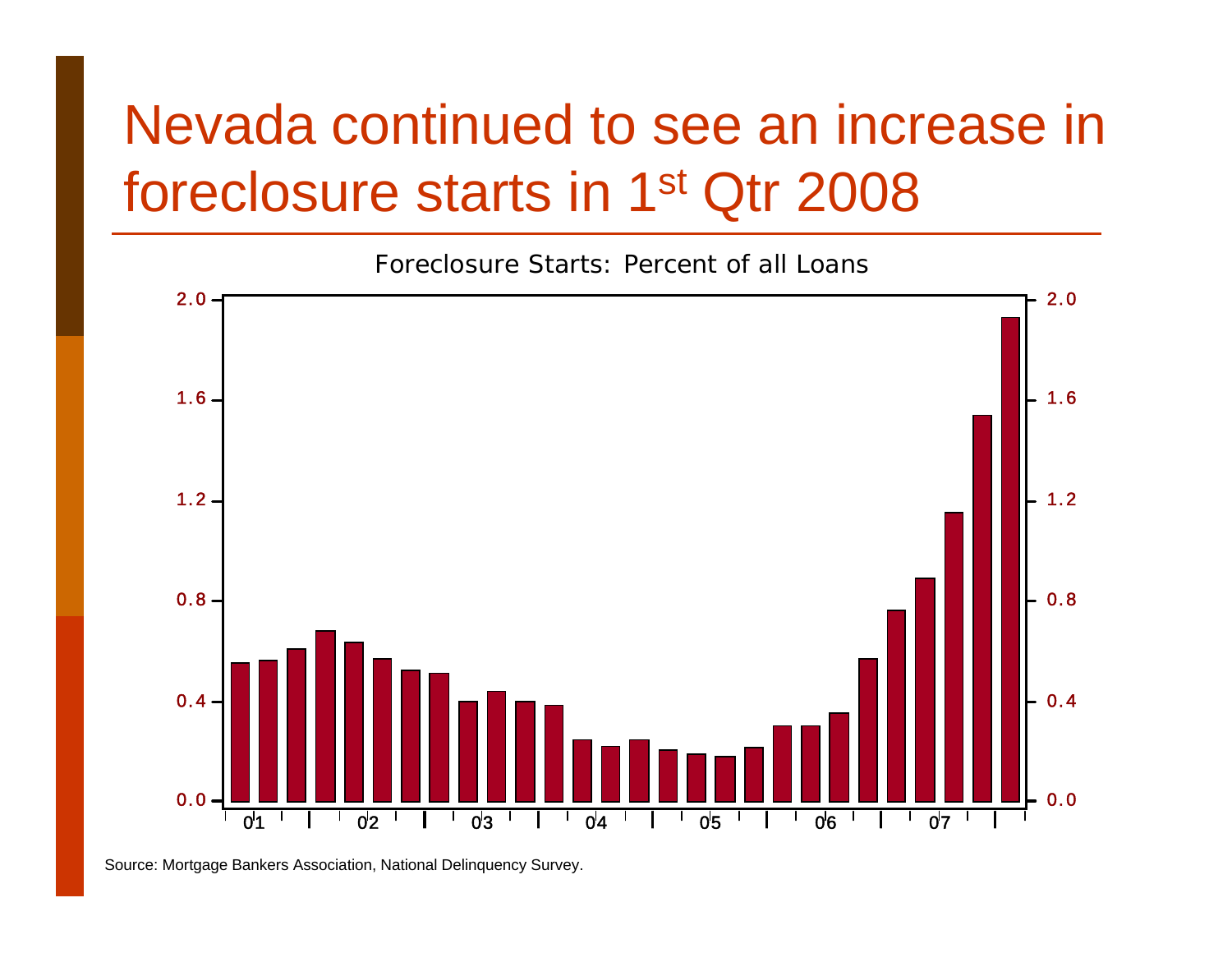## Delinquencies also continued to rise

 $\Box$  The percent of seriously delinquent mortgages – among both prime and subprime loans –continued to rise

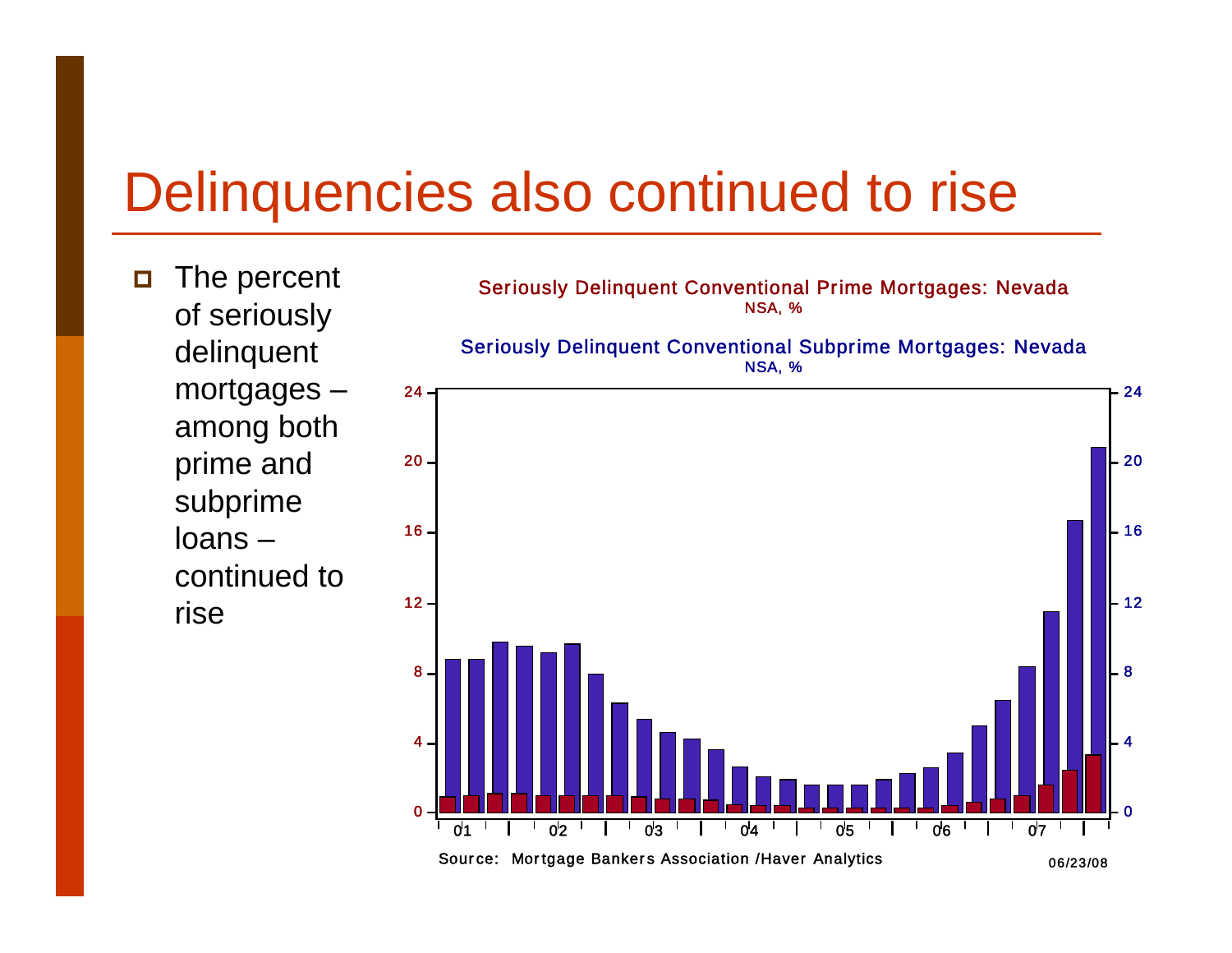### Jan/Feb 2008 Servicer Data Show Scale of Problem in Nevada

While some of the jump may reflect increase in number of servicers reporting data, nevertheless reflects a considerable number of properties entering foreclosure.

| Nevada, 60+ Delinquencies, Prime and Subprime Loans         |                    |                      |                   |                        |
|-------------------------------------------------------------|--------------------|----------------------|-------------------|------------------------|
| Q1-2007                                                     | Q2-2007            | Q3-2007              | Q4-2007           | <b>Jan/Feb</b><br>2008 |
| 6,673<br>$(1.65\%)$                                         | 7,931<br>$(1.9\%)$ | 10,467<br>$(2.47\%)$ | 14,233<br>(3.36%) | 20,348<br>$(4.55\%)$   |
| <b>Nevada, Foreclosure Starts, Prime and Subprime Loans</b> |                    |                      |                   |                        |
| Q1-2007                                                     | Q2-2007            | Q3-2007              | Q4-2007           | <b>Jan/Feb</b><br>2008 |
| 658                                                         | 815                | 905                  | 1,216             | 2,358                  |

Source: Hope Now Servicing Data, February 2008, http://www.fsround.org/hope\_now/pdfs/FebruaryStateData.pdf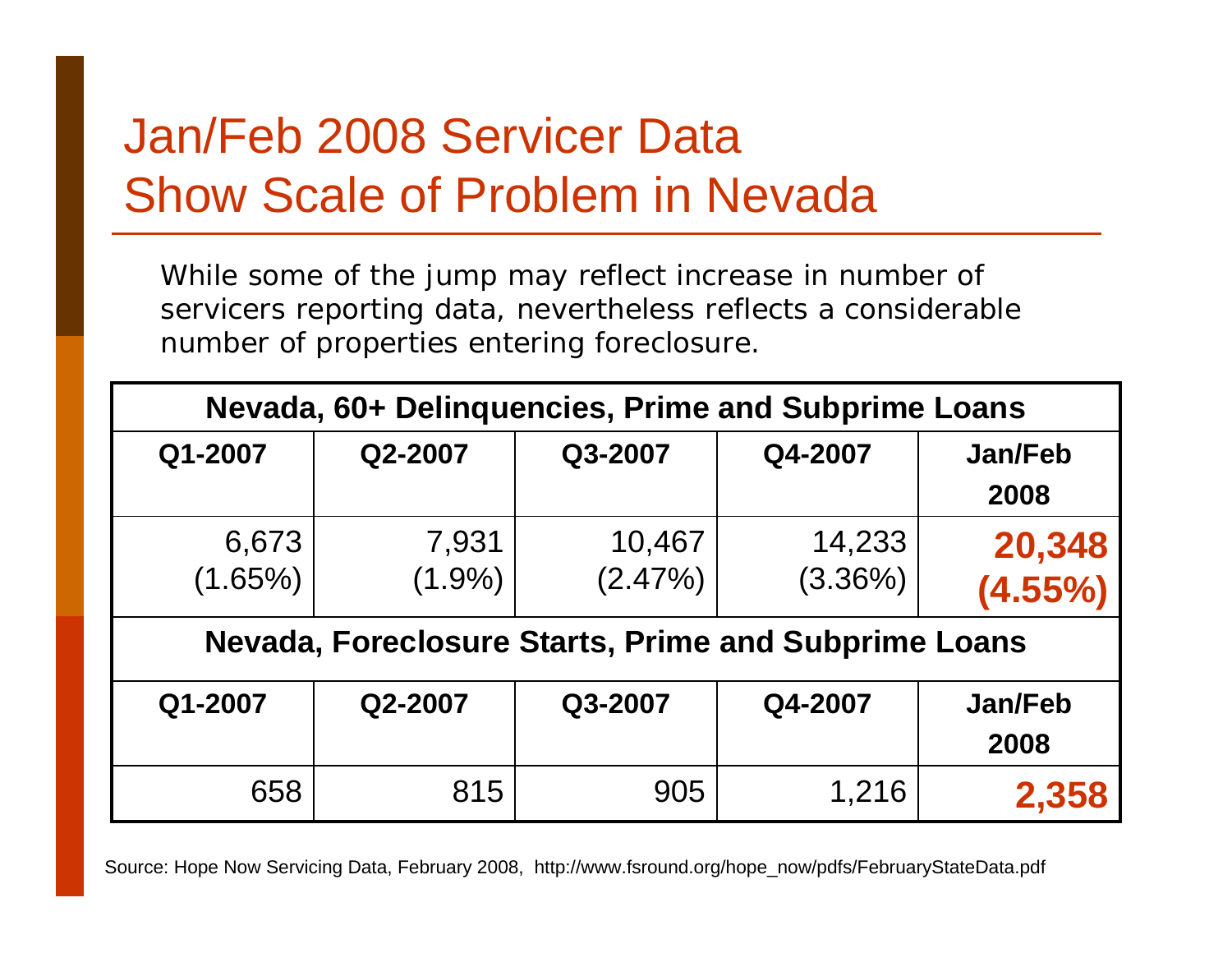### Nevada housing market continues to soften

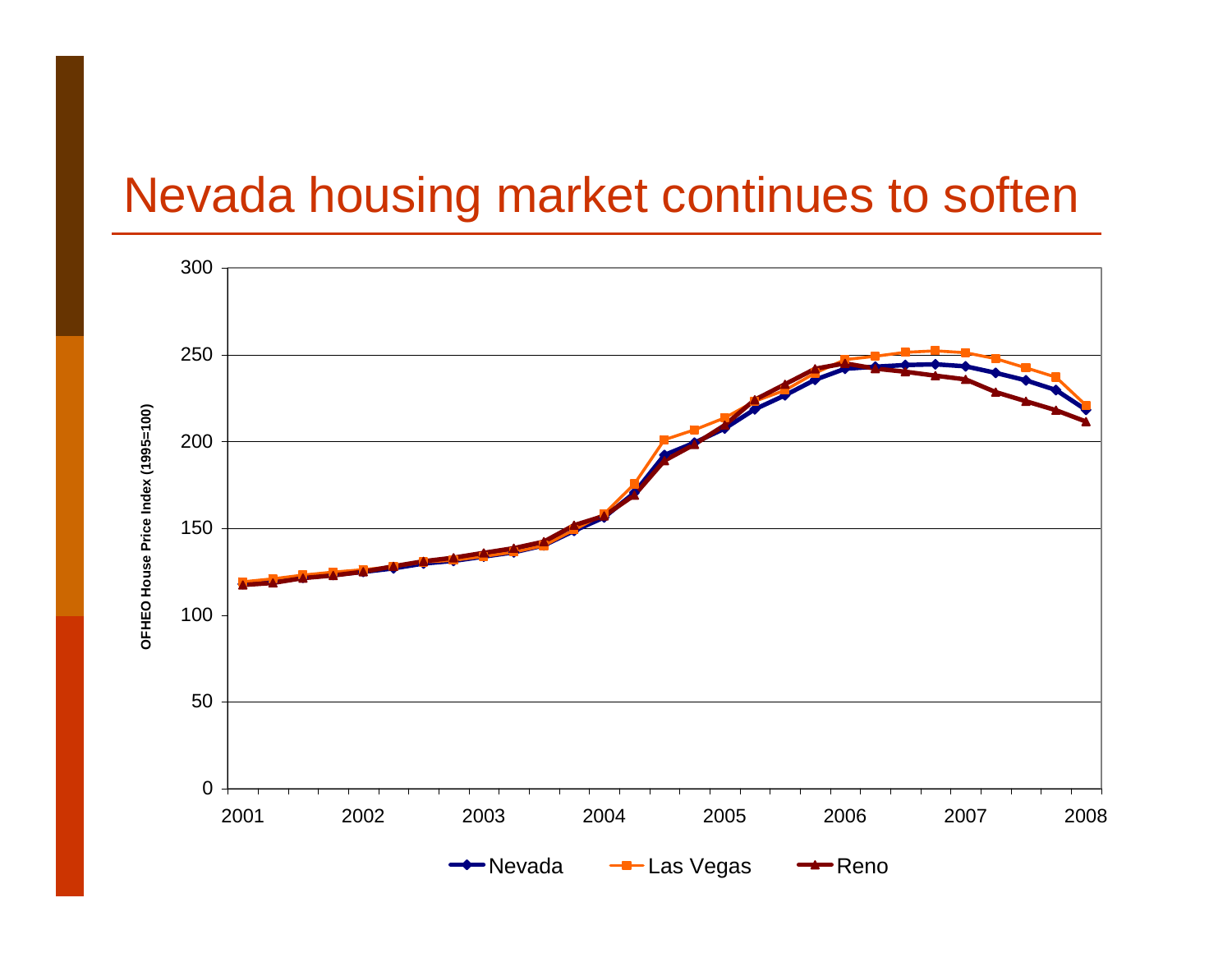#### Percent of Subprime Loans in Foreclosure December 2007

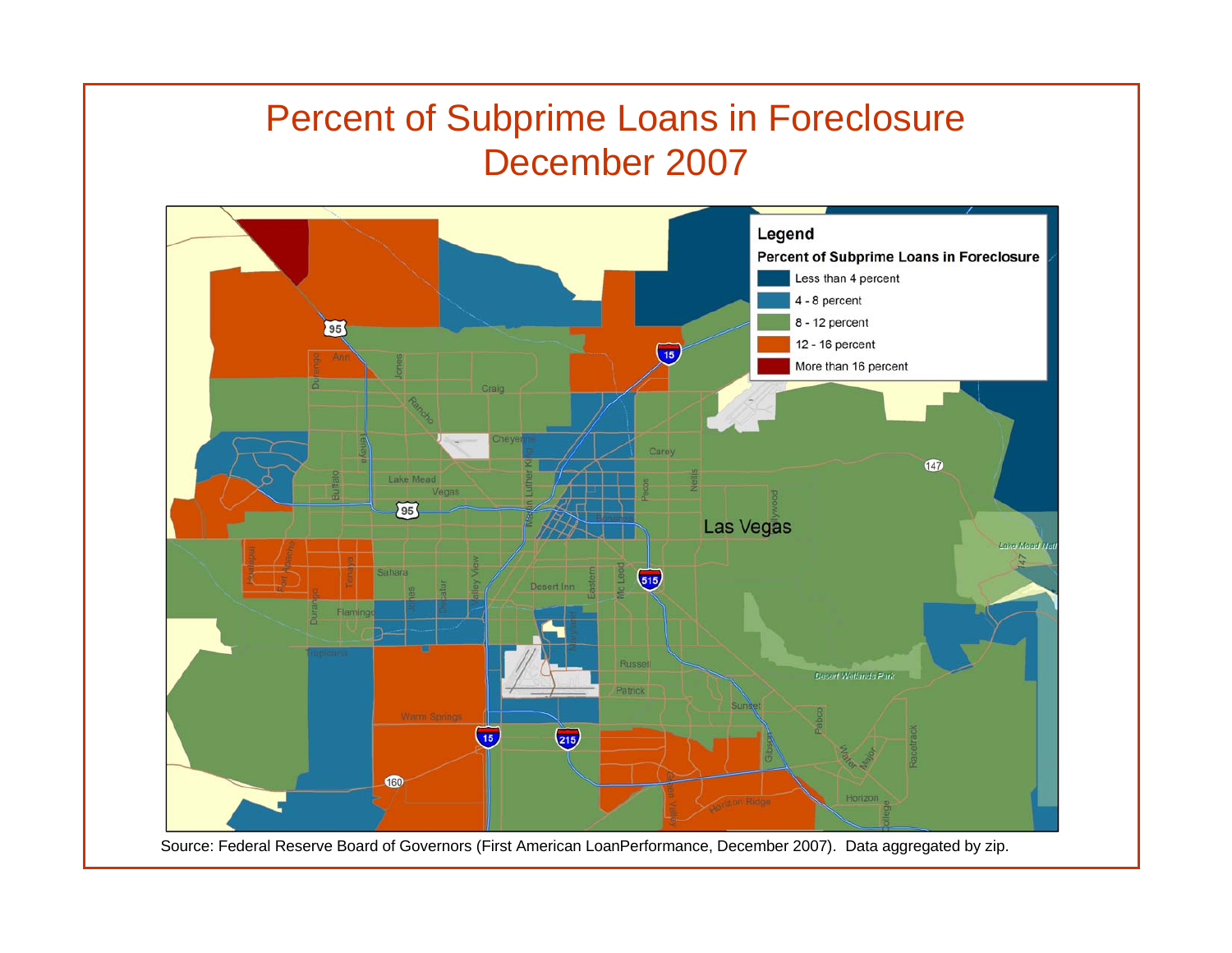#### Percent of Subprime Loans in Foreclosure February 2008

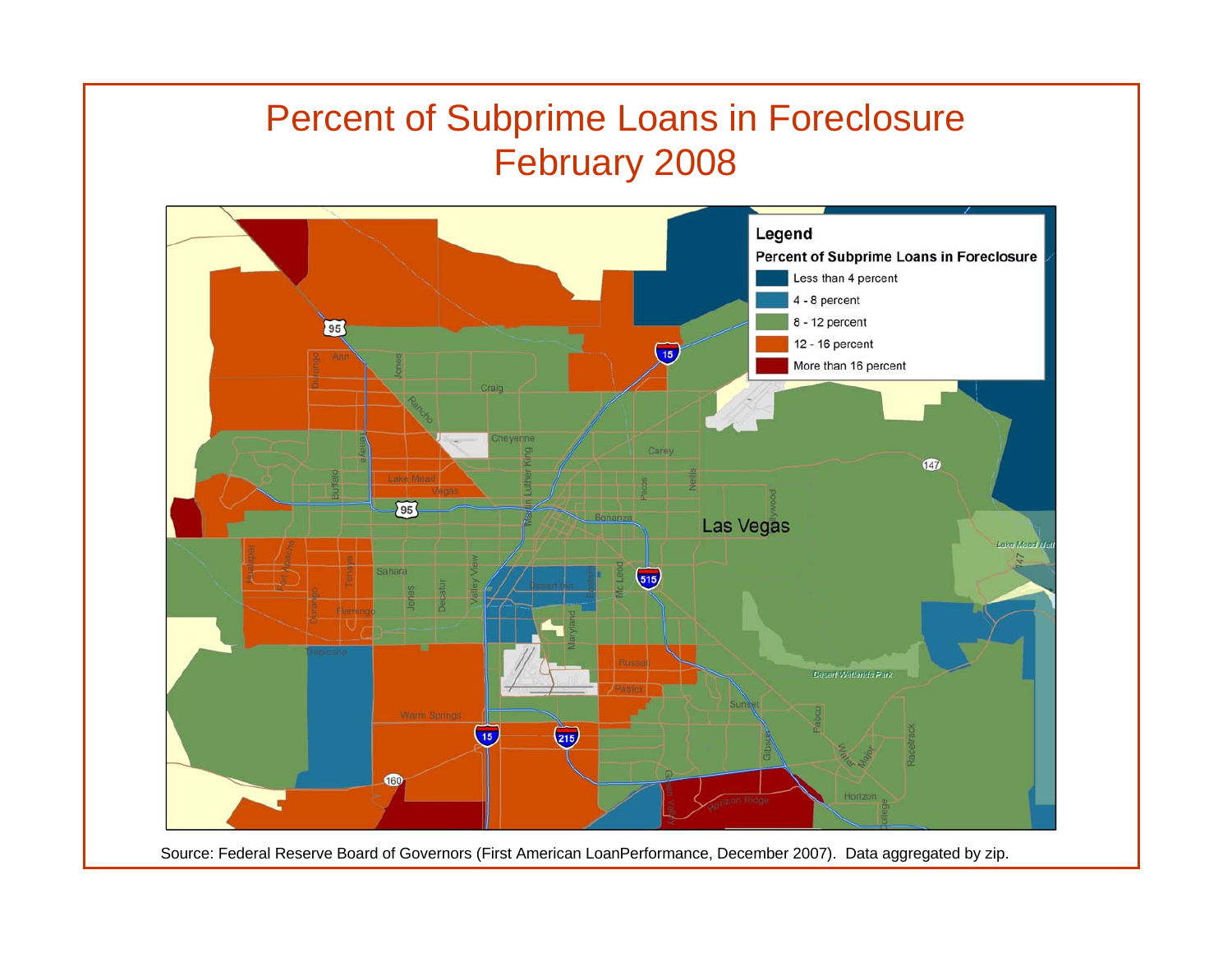